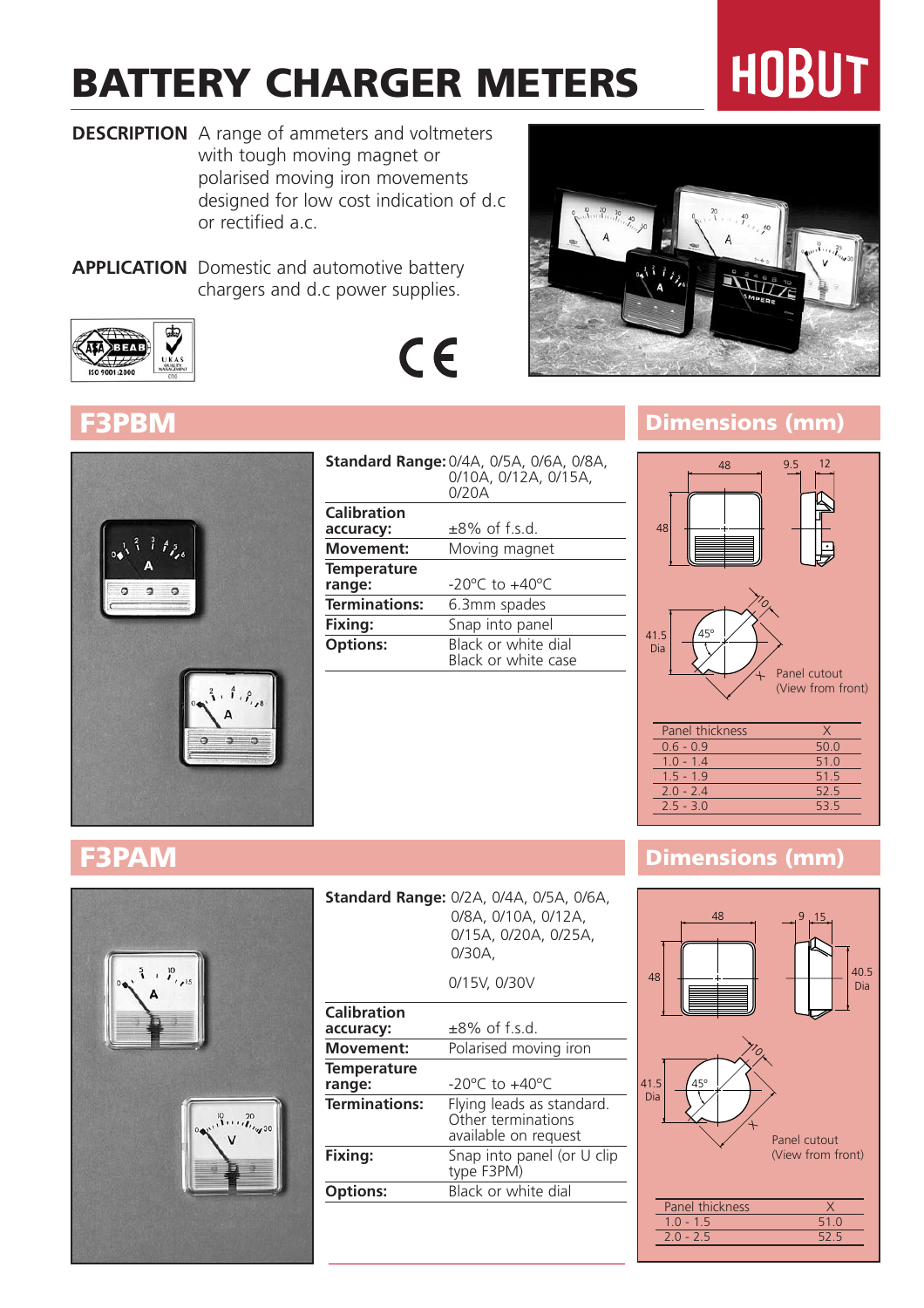# BATTERY CHARGER METERS

# HOBUT



|                      | <b>Standard Range: 0/4A, 0/6A, 0/8A, 0/10A,</b> |
|----------------------|-------------------------------------------------|
|                      | 0/15A, 0/20A                                    |
| <b>Calibration</b>   |                                                 |
| accuracy:            | $±8\%$ of f.s.d.                                |
| <b>Movement:</b>     | Moving magnet                                   |
| <b>Temperature</b>   |                                                 |
| range:               | $-20^{\circ}$ C to $+40^{\circ}$ C              |
| <b>Terminations:</b> | 6.3mm spades                                    |
| Fixing:              | Snap into panel                                 |
| <b>Options:</b>      | Black or white dial                             |
|                      |                                                 |

### R46M Dimensions (mm)





|                      | <b>Standard Range: 0/20A, 0/25A, 0/30A,</b><br>0/40A, 0/50A |
|----------------------|-------------------------------------------------------------|
| <b>Calibration</b>   |                                                             |
| accuracy:            | $\pm$ 5% of f.s.d.                                          |
| <b>Movement:</b>     | Moving magnet                                               |
| <b>Temperature</b>   |                                                             |
| range:               | -20°C to $+40^{\circ}$ C                                    |
| <b>Terminations:</b> | M6 studs                                                    |
| Fixing:              | U clip or POH3                                              |
| <b>Options:</b>      | Black or white dial                                         |
|                      |                                                             |

### R59M Dimensions (mm)





|                      | <b>Standard Range: 0/15A, 0/20A, 0/25A,</b><br>0/30A, 0/40A, 0/50A,<br>0/60A, 0/80A, 0/100A<br>Voltmeters available by<br>request |
|----------------------|-----------------------------------------------------------------------------------------------------------------------------------|
| Calibration          |                                                                                                                                   |
| accuracy:            | $±5\%$ of f.s.d.                                                                                                                  |
| <b>Movement:</b>     | Moving magnet                                                                                                                     |
| Temperature          |                                                                                                                                   |
| range:               | $-20^{\circ}$ C to $+40^{\circ}$ C                                                                                                |
| <b>Terminations:</b> | 1/4 BSF                                                                                                                           |
| Fixing:              | Snap into panel or U clip                                                                                                         |
| <b>Options:</b>      | Black or white case<br>Black or white dial / mask                                                                                 |
|                      |                                                                                                                                   |

### R68M Dimensions (mm)